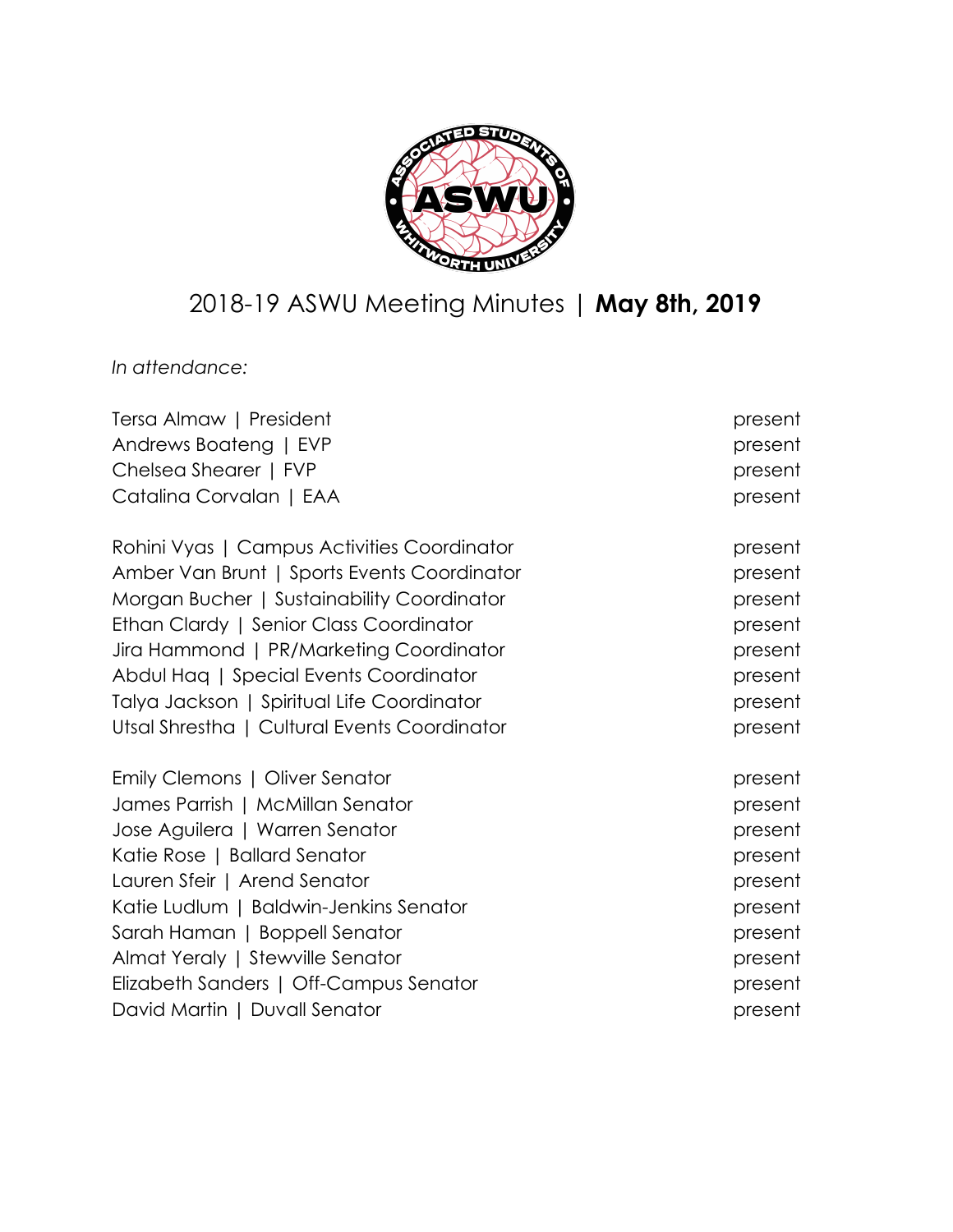| Pema Tshogyal   Off-Campus Representative                    | present |
|--------------------------------------------------------------|---------|
| Erik Blank   Off-Campus Representative                       | present |
| Grace Schmidt   Off-Campus Representative                    | present |
| Christopher Clay   Arend & Boppell Representative            | present |
| Mitchell Anderson   Baldwin-Jenkins & Stewart Representative | present |
| Gracey Gonzalez   Duvall & Oliver Representative             | present |
| Ehizogie Agbontaen   Warren Representative                   | absent  |
| Karen Sobtafo   Global Engagement Representative             | present |

Meeting brought to order at 5:00 PM in ASWU Chambers, by new ASWU executives. Honored original caretakers of the land. Mission Statement read by Tersa. Minutes from 05/01/2019 approved unanimously.

# **FVP Updates**

#### **Capital and Unallocated**

 $\overline{\phantom{a}}$  , where  $\overline{\phantom{a}}$  , where  $\overline{\phantom{a}}$  , where  $\overline{\phantom{a}}$  , where  $\overline{\phantom{a}}$ 

**Chelsea**: Unallocated: \$7,170.35 Capital: \$18,061.42

# **Budget Proposal Discussion 2019-20**

**Katie R:** We always run by Robert's rule for parliamentary procedure. Reminder to raise your hand, I'll write the order of people speaking. You have 2 min to talk and ask your question. Chelsea and Budget Committee will have 2 min to respond. Members vote at end, motion can be made at any time, recommend to leave time for discussion. Current time allocated is is 25 min. Let's start with questions.

**Alex Mowery:** I'm the Social justice coordinator at chapel. Resident life, ASWU, they all think that problems are thought to be fixed by programming. A big program is lack of engagement, which is mitigated by the bus program being instituted. I understand about 84% of fac and staff use it, but it offers a lot of benefits for potential to school. International and freshmen students who dont have cars, out of campus gets here. Eliminating is big mistake. No argument on why to scrap it. Deal STA is giving is extremely equitable, there's reason why other colleges have this instituted. I heavily encourage ASWU to reput it in budget.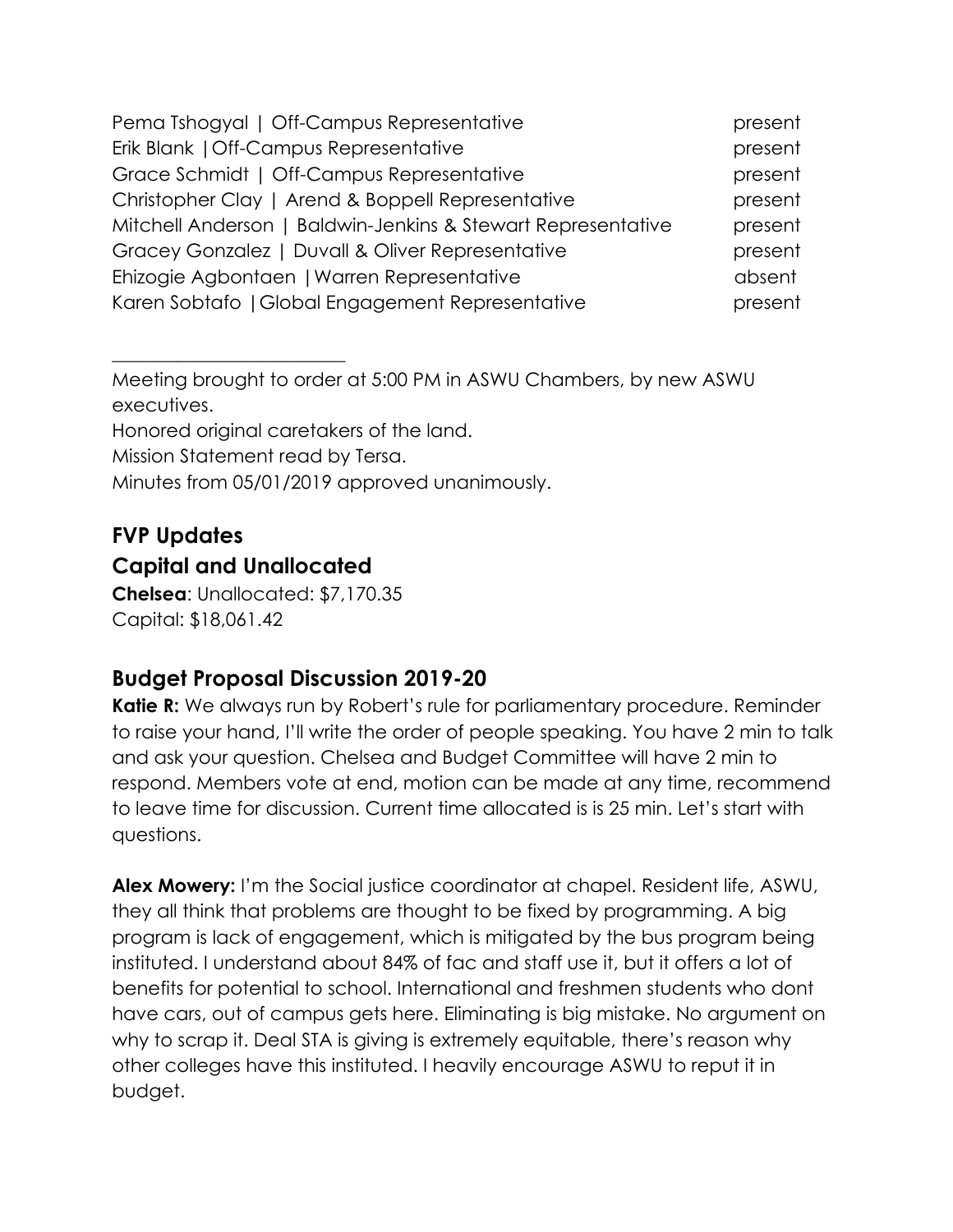**Lauren**: Question on ASWU operations. Like why retreats had \$1000 put to that, we don't need to spend that much on treating ourselves, with that--I love the execs, but \$700 for own retreat is more than my own budget, money can be spread a long way, my question is why numbers are high. I want to know why NACA conference went into negatives, if people who knew the budget, why did they do that? In ASWU Operations, those \$5000 have no explanation.

**Faizzan:** Alex, good comment. While the BC understands importance, and how it's a need, not a want, there's reason why we can't implement it. We helped introduce students to community, but the number from STA wasn't correct this year, the cost would increase significantly next year. Second reason, a lot of fac and staff were using it, and students very low, reflected a report from earlier. Bus passes are used in other colleges and would help, but its a lot of money used, and that could be used elsewhere.

**Alex**: you said number is getting bigger, I'm assuming we use more than that. **Jason:** at least \$33k is an estimate for next year.

**Alex**: cant we take 80% of cost by fac and staff, have them take that? **Katie**: We cant limit number of people using pass. Either no one or everybody. **Alex**: so this is more their decision than ours, ok.

**Faizzan**: the amount went over what we had in mind, and why we chose that recommendation for next year.

**Rohini**: On NACA, spent \$4312.56 last year , but only \$2500 budgeted, and we spent \$3900, so similar range to what was spent a year ago, so that line item got put back. Transferred from activity coordinator budget, moved from entertainment, so all within.

**Lauren:** anything else included, activities? Aside from food, transportation. Nothing besides unnecessary?

**Rohini**: no, it was all necessary and used.

**Abdul**: about bus passes, students who have cars can't relate. I use the bus a lot, people do need and use it. Fac and staff thing, we could come to agreement so that they can pay some of it. Taking it away would be huge problem.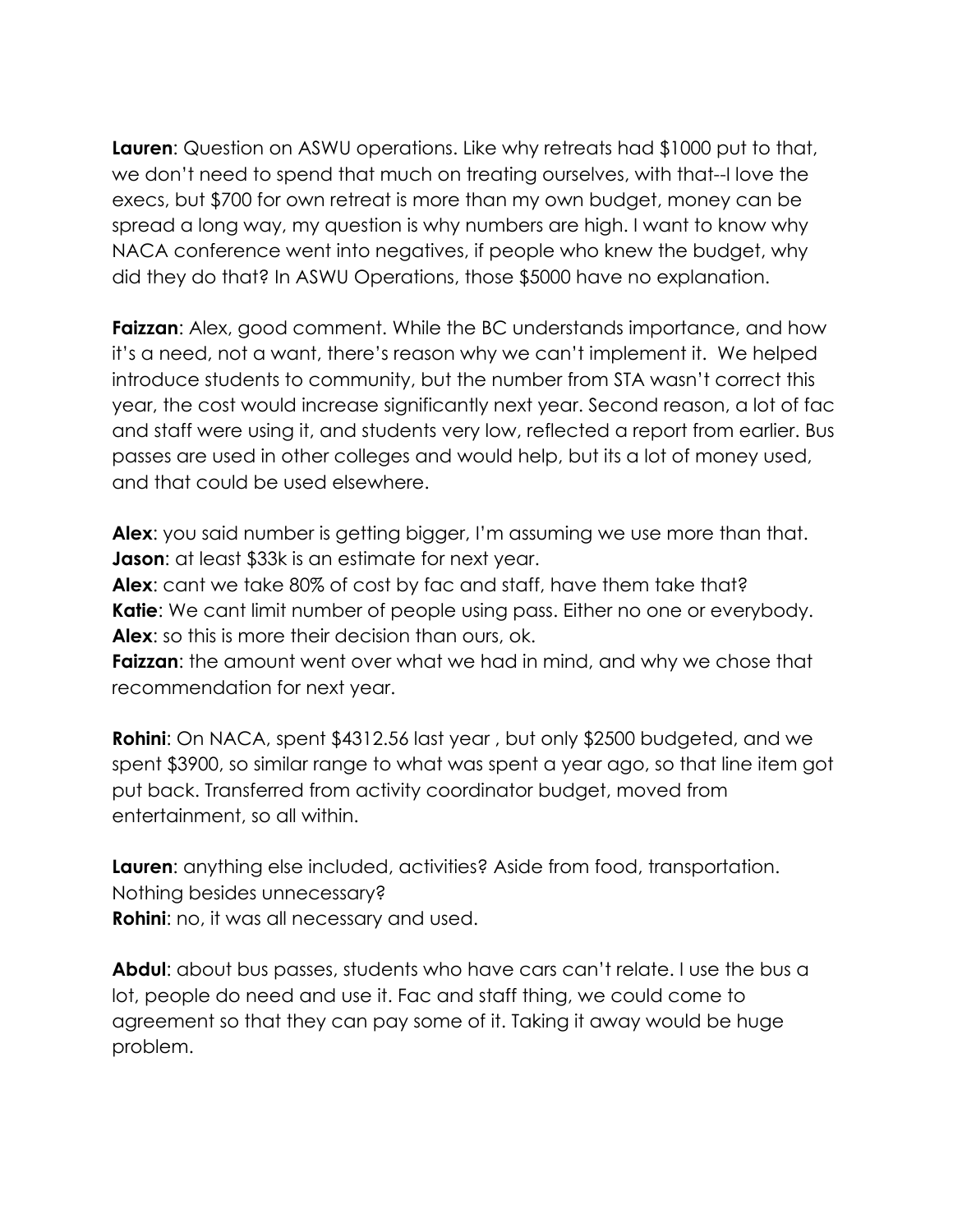**Sarah**: We agree with sentiment, the program put us in a position where we cant meet the match. STA's decision. They increased the price, wildly, 34% increase, it wasn't us wanting to cut, it was them asking for much more for next year.

**Jose**: if we did that, how come fac and staff used it?

**Jason:** this year, we had to purchase as many bus passes as students enrolled. Only gave out 1048 bus passes, don't know why fac and staff were

**David:** what's number of students who have pass.

**Jason**: dont have it.

**Colette**: more on bus passes. It seems to me that money could be better distributed, not a luxury, it's a need. Then we should at least give the money to international students, were taking a step backwards if we dont give passes out. Whitworthian article on this, but it was very poorly advertised and rolled out, so maybe look into that. There's a Whitworthian article from March 15 that said that on campus senators surveyed, but didnt hear anything from off campus students, felt disconnected. Surveys better advertised next time.

**Lizzie:** thanks for the comment. We sent constituency report about bus passes sent out on email list, sorry if you weren't on it. Unfortunate that happened. In general, I feel like if we take this large amount of money, and put part of that to transportation for internships. A lot of colleges do this for low-income or no-carstudents. At WU, not everyone is using, but those who do, really need it. Let's do something else.

**Colette**: this is also a big selling point for WU, bus passes for students, so they dont feel disconnected from downtown or walk 20 min to Safeway! People and parents think it's fantastic, relief. Out of state students especially. Let's think of incoming students.

**Alex Henderson**: This is something that comes up a lot, a lot of parents are happy that kids have ways to get off campus, especially if out of state. **Irmin**: Im a CDA, I deal with international students, they rely on it to get around. Welcoming event in beginning of year, we used the bus passes, very useful. My question is why cant money be allocated to clubs, looking at budget, some get budget cuts, some new clubs getting more, how are those decisions made? **Faizzan**: some factors taken into account. 1st, depending on roll over money they have in their account, and some clubs that asked for money didn't know these amounts, so asked for way more. There are certain ways that we look at their events, whether they fundraise, all those are big factors on allocation. **Sarah**: Talked to CHAOS president, they asked why the cut, it looks like it's less than asked, but it's full amount with rollover. They had so much in rollover, it looks like a cut.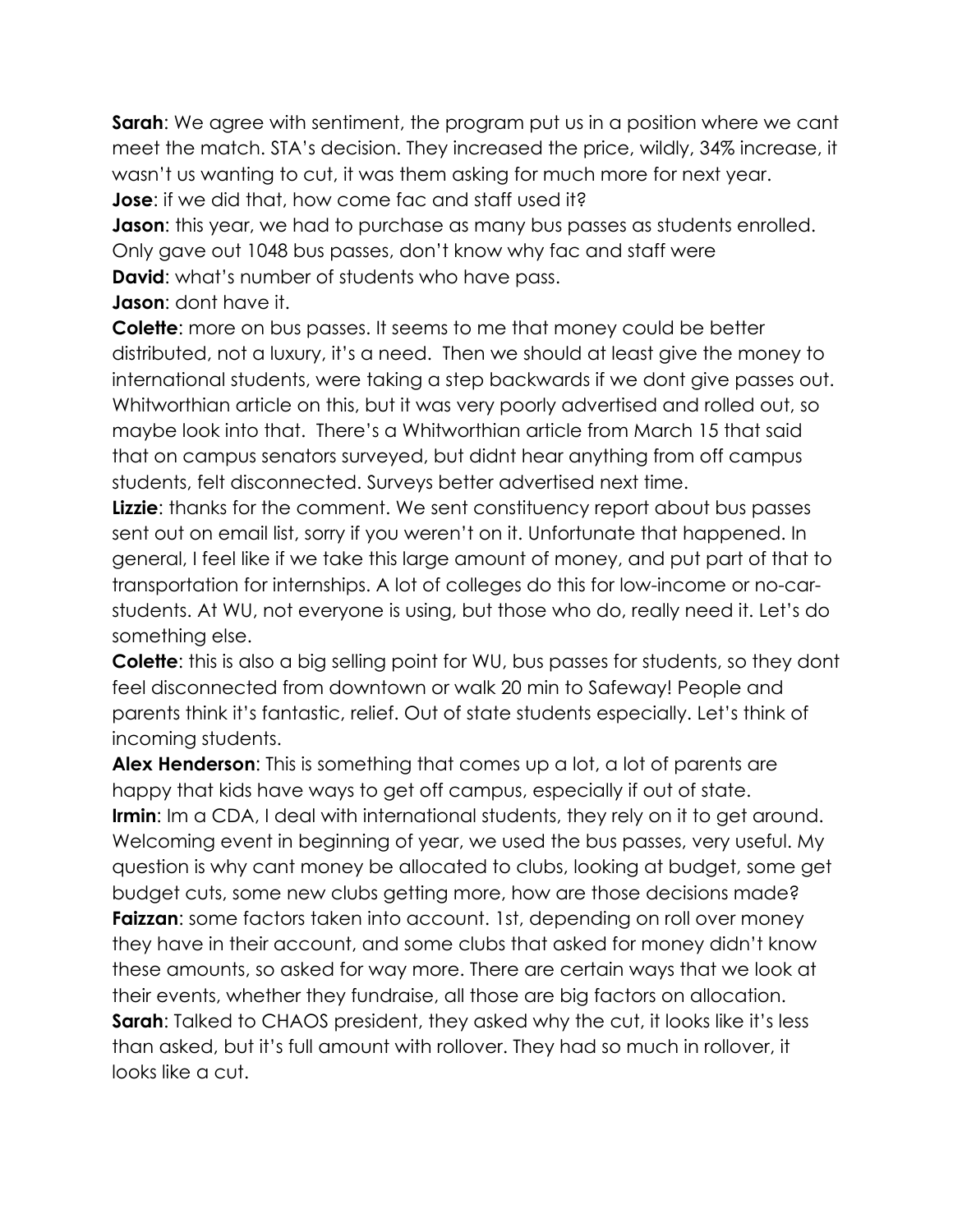**Utsal**: \$32k next year, admin was willing to pay 50% of that amount. We'd pay \$16.5k. We cant limit number of people that get pass, but can limit who gets it. I live off campus, don't remember getting email or survey, checked all of my inbox. Looking back, don't see anything related to bus passes. That's at least 2 of us. Don't think you can trust constituency report. Of all international students, 3 have cars, 97 don't, so we use bus passes. It's a need, it's difficult.

**Jason**: STA come up with price later, so \$33k is a minimum estimate. Not the actual number. They said at least \$33k. We'd still have to purchase same number of passses.

**Katie R:** HR didn't confirm, but depending on how much STA raises the price, they might or might not take it, the amount is up in the air.

**Alex M:** not explaining it right. STA comes up with operating cost, how many busses, they guess on that, on usage, and want to increase from that. We'd pay for our usage.

**Utsal**: so it's something that can be experimented on.

**David**: Katie R, just a comment, you're awesome, no question.

**Pema**: allocate more affordable budget for this, do a monthly reimbursement for students who get bus passes.

**Jason**: STA doesn't let us buy a minimum number of bus passes.

**Pema**: but it would be students get them individually, and save the receipt. **Sarah**: again, we don't want this to happen to students, we talked about reimbursement programs, but wasn't an option on the table.

**Jed**: I hear a lot of talk, not enough solutions, I like the idea of stipend, we were sent here to solve complicated problems. Maybe let's table the budget and work this out. Shortchanging this is unacceptable.

**Katie R**: motion out there?

Katie L: motion to extend conversation for 20 min for Budget Proposal. **Lauren**: second.

#### **Motion to extend conversation on Budget 2019-20 for 20 more minutes**

**Approved**: 11 **Opposed**: 0 **Abstained**: 3 **Motion approved.**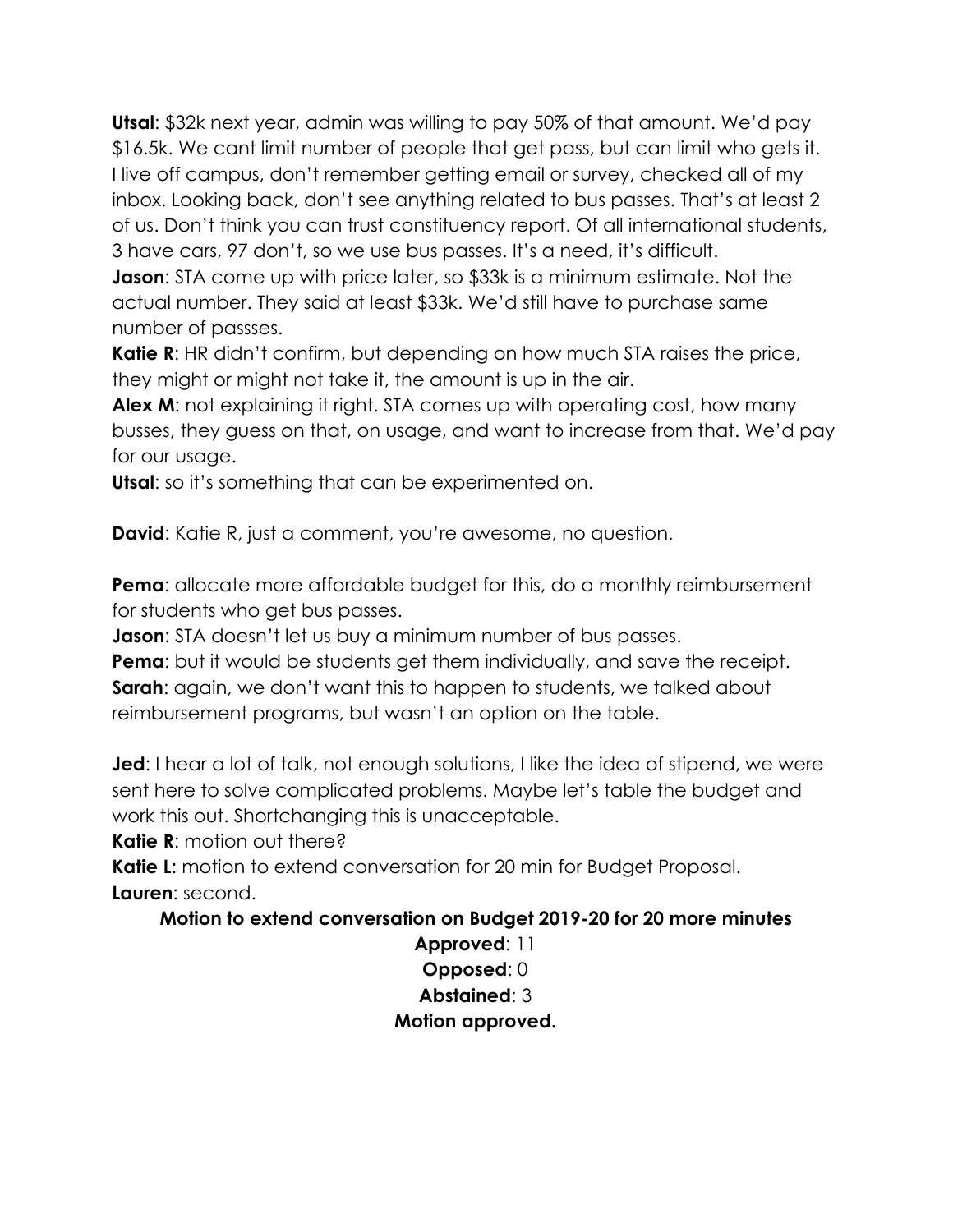**Katie**: suggest moving from bus passes, because we have other things in the budget. If you want to really voice more on this, won't restrict your freedom of speech.

**Sean**: on regard of clubs, why do some have a lot of roll over money, like cool whip started with \$2000, and they were increased ASWU money, while also have a lot of rollover from ticket sales. Why are we doing that, if they dont have exceeding expenditures? Second question is how are we reallocating money from bus passes?

**Sarah**: a couple of factors, first, influence on campus. Also, for Cool Whip, the rollover was spent by end of Springfest according to their presentation.

**Erik**: we decided that since we are on a deficit right now, we need to get out of debt, and money was going to go to clubs that requisitioned later.

**Andrews**: for clubs, it looks like we're giving more money to some than others. We gave a chance to present, some came unprepared. If the club showed us line by line, we gave them that amount, and also looked if the club was active on campus. Most clubs get 3 digits, Bangarang got \$2000, \$2500 last year. Not fair that we're giving one club \$300 and another \$2.5k. We wanted to promote fundraising, and reward those who did that, but Bangarang didn't. We gave what was essential.

**Chris**: bus passes clarifying question. 80% was fac and staff used, so 80% of student money was spent on fac and staff, so argument I've heard for passes is arguing for a program that is 20% beneficial. If we are running a deficit, good thing to think about.

**Almat**: there is a possibility to pay for that, right?

**Jason:** anything is a possibility right now!

**Almat**: say we limit it to only students, and they only use let's say \$2000, so that money is going to stay with us, right? I feel like those who need passes, are obviously a minority, if there's a possibility of helping them out, I can quote all teachings of Jesus. There should be no question, just do it, pay it now, next year you'll have some money left. In the future, it's all gonna even out anyways. It's on ASWU to look at those who are in need.

**Sean:** how much is our current deficit?

**Alex M**: \$4-5k.

**Utsal**: does capital and unallocated rollover?

**Faizzan**: yes.

**Alex**: recommendation to make motion to allocate for bus passes for \$33k. A lot of people brought up merits under this program, it's ridiculously benevolent option from STA. It's a new program so there's kinks, but it's a high risk, high reward. Please someone make a motion.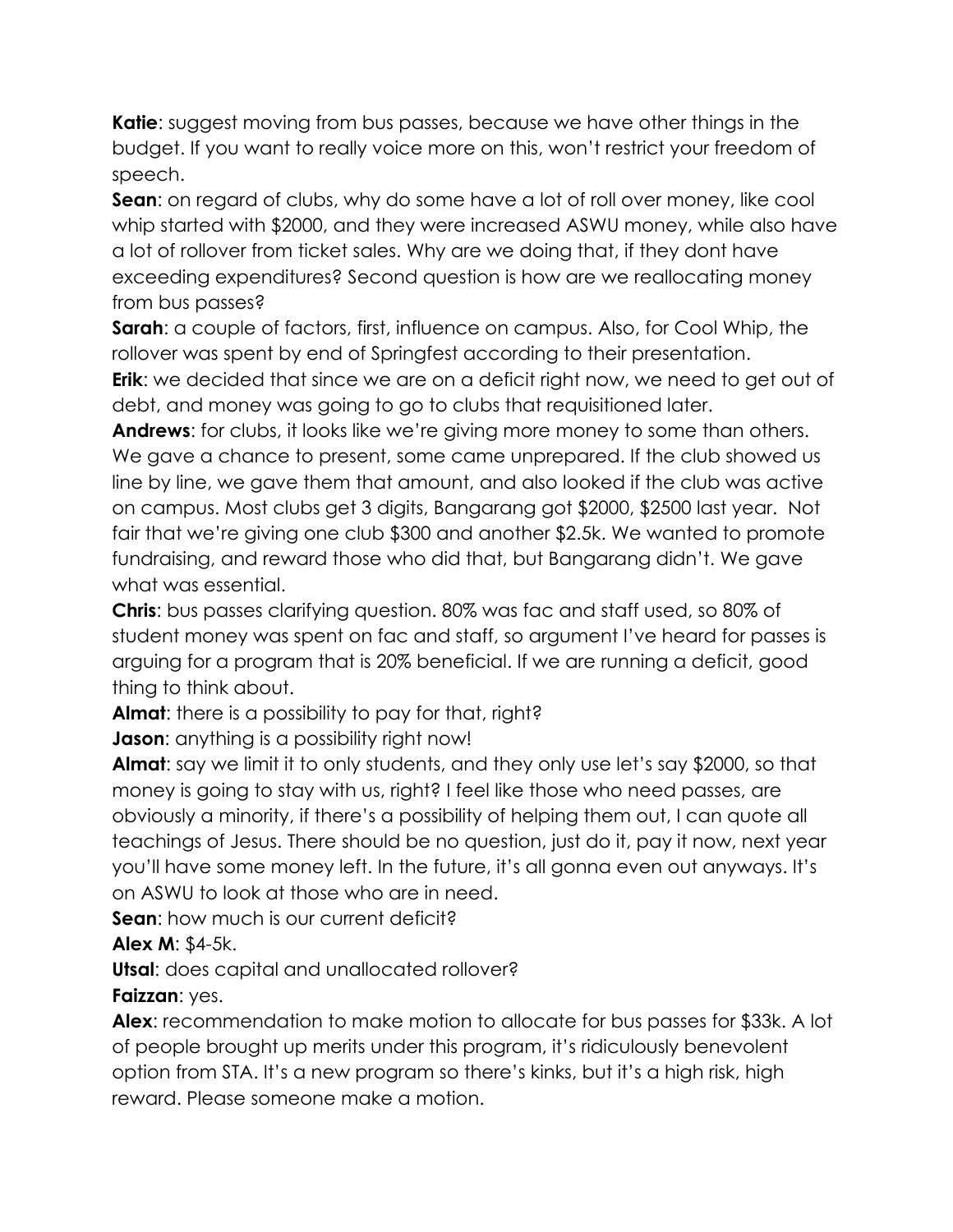**Steven:** Want to talk about the readership program. It was cut because cuts were accounted in the HUB, and as for someone who reads them daily, the bottom are coupons, and tops are NYT, Spokesman Review, etc., and they're almost always gone by noon. Hard to find after, USA Today is less, also sometimes they don't take all of the old ones, and start piling up. The program is being used by students in dorms, HUB, coffeeshop. Professors might not use it, don't know, but reading the news is something intellectually good, we should do **Faizzan:** they are a great source. Moving forward, it's a lot of paper being printed and used, and we are in contact with NYT to get digital versions. Not sure.

**Steven**: based on experience of friend, on app. Getting digitized, although doable, it was hard to read long articles, if not in your face, less likely to utilized, unless more allocation for better advertisement.

**Matthew**: first, if we're running a deficit, why are we allocating \$13k for app that looks frivolous.

**Jason**: not an app, its a student engagement platform, it's an online program which allows for student life program development, track student involvement, allows us to promote activities better, allows us to do voting through it, more robust, not just an app, it's a web based version.

**Ji**: I feel like its very helpful, I am charged for app and website separately. People running those are very tedious. Brings everything together. Releases pressure from position, clubs are more efficient, can do things themselves. **Katie R:** something the school can vote through, easier.

**Erik**: off campus involvement would be more involved, a more direct way to be aware of events and services.

**Matthew**: one of the budgets that got cut was En Christo, one of largest deficits, also had a huge cut. Represents mission statement best, why?

**Sarah**: we talked about this the whole day. We want them to evaluate and encourage other organizations or Dornsife can support them, since that isn't being done.

**Andrews**: E.C is not at deficit right now, to clarify. Has the biggest money allocated, \$5.5k, and then the second closest line item was \$2.7k. Not fair to give such huge amount while cutting so many others. Wants clubs to find other modes of funding, En Christo can outreach.

**Utsal**: I acknowledge to look for other resources. This is not a way to go, because it seems like a stepback.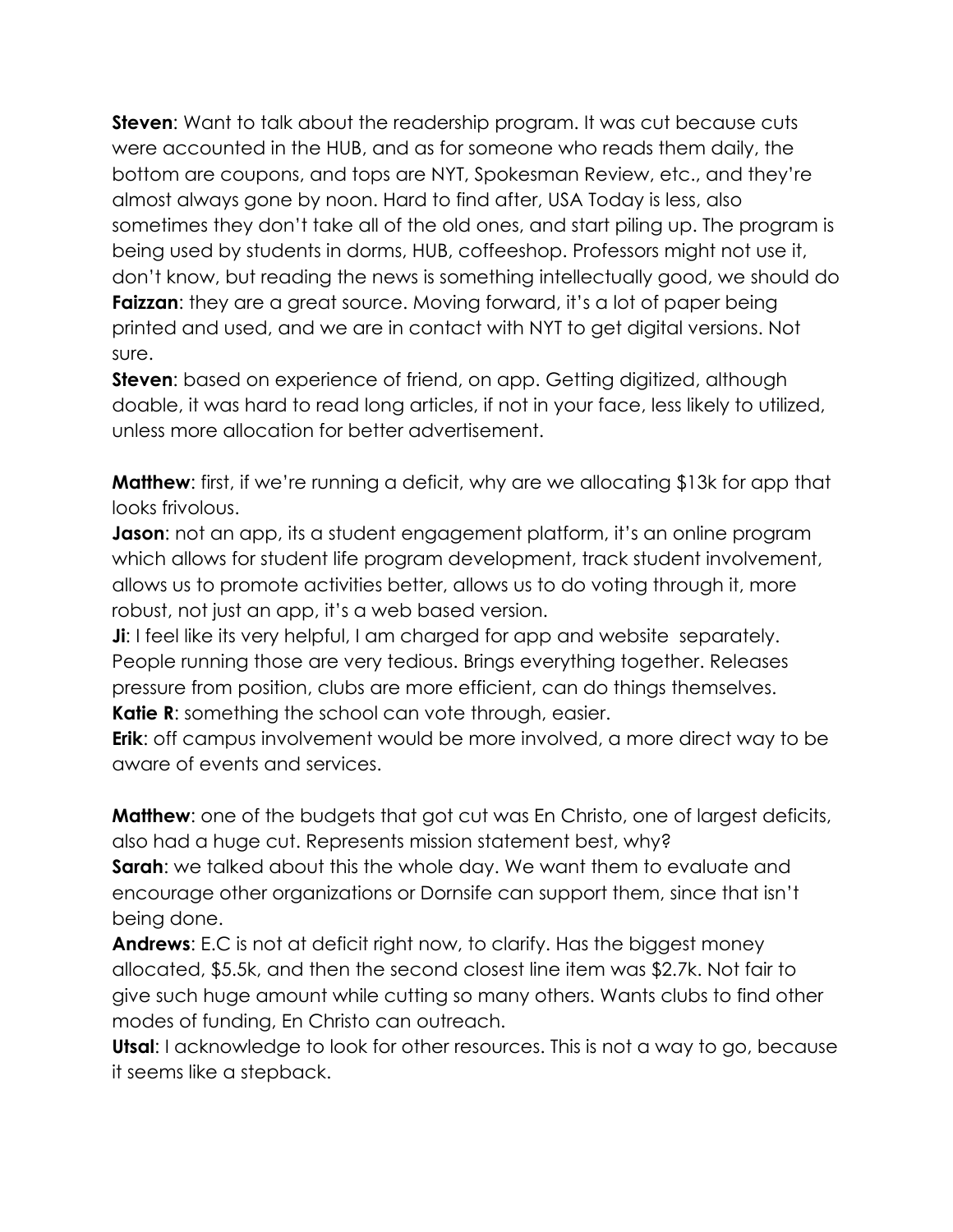**Erik**: I was advocating for it, if we asked other organizations that are already giving out so much, it's not fair or realistic. There's a lot of money in unallocated, so they can requisition.

**Katie L**: Not fair when they are serving the outside community. Recognizing that it's not because we're lazy, but because we're serving.

**Utsal:** for people concerned about deficit, minimum wage had huge impact. Considering ASWU is more service-related. Another thing we could arrange is coordinator budgets, not that much budget is needed, I'm a coordinator myself, didn't use all of it, I believe a good coordinator can do a lot of things with small amount.

**Sarah:** had more clubs this year, but same money to allocate, for perspective. We're empathetic, it's just realistic.

**Chris**: Was it Steven about newspapers? I'm the new editor in chief of Whitworthian. People do use them. It's \$7.5k. Efforts from clubs about fundraising, I missed the executives' bake sale for their retreat fund.

**Sarah:** we all have to come 1-2 week early, and we have to eat. We transfer line

items, and budget is same.

**Chris**: we do the same. We do have a smaller staff size.

**Lizzie**: I personally think that we could have spent less as a team, we went laser-tagging, that could be cut instead of us playing laser tag for 2 hrs.

**Utsal**: I'd rather requisition for money rather than take away from others.

**Sarah:** move to approve Budget in full.

**James**: second.

#### **Motion to approve budget proposal in full Approved**: 3 **Opposed**: 9 **Abstaining**: 2 **Motion denied.**

**Rohini**: so now...budget committee must meet again and we'll have an emergency meeting to vote on it again next week, since today was last one.

# **EVP Updates**

# **Student Highlight**

**Katie**: First thing, if you want a free meal ticket, come to me. My line item is student highlight, which is going to all of outgoing ASWU, you are all awesome. You've set awesome standard for us to follow.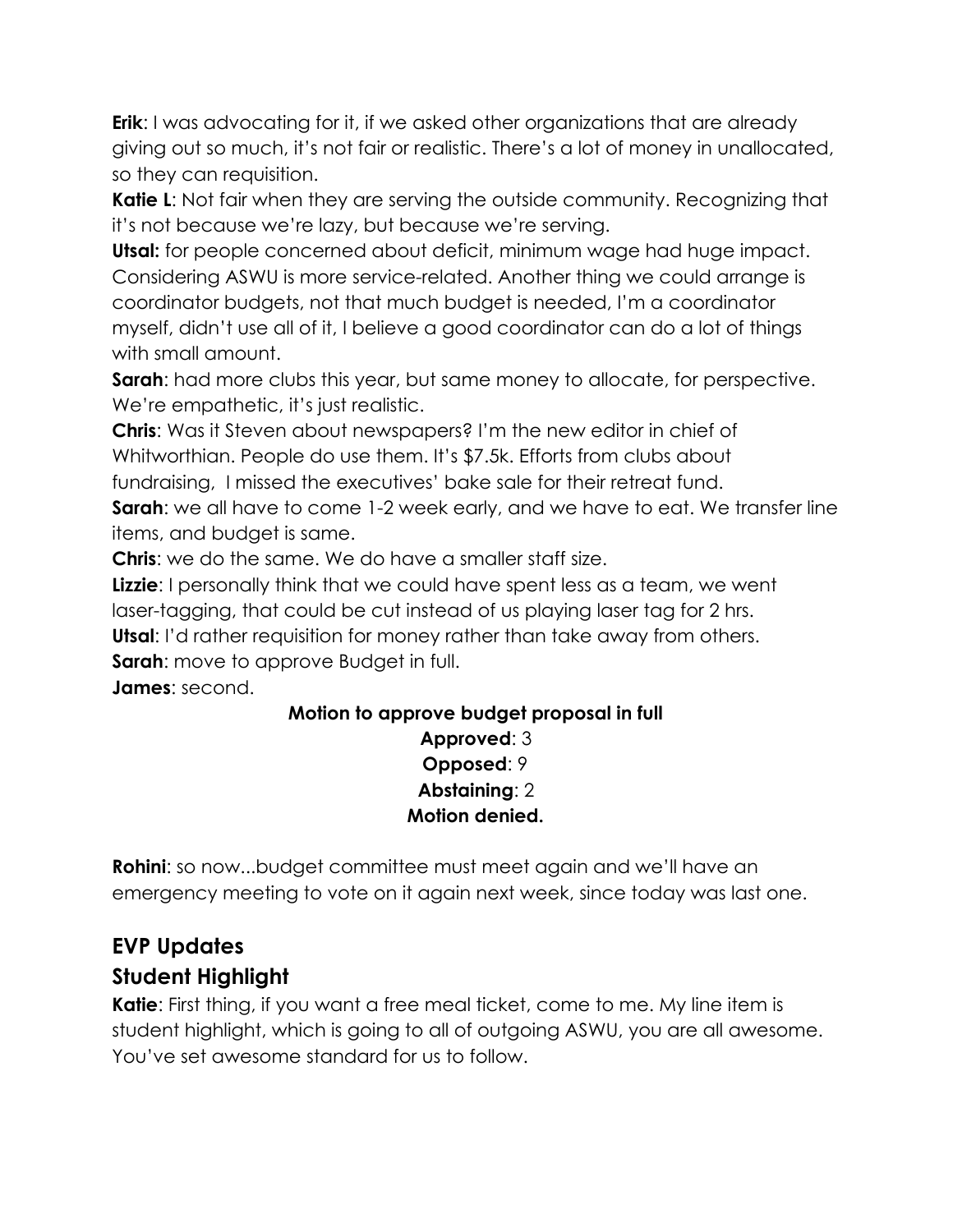### **President Updates**

# **Lorna Hernandez-Jarvis, Chief Diversity Officer--DEI Award**

**Lorna**: This year we started a new program to promote efforts for diversity. At provost breakfast, we will give award to faculty member. Today, we will announce a student.

This is a student for DEI Leadership Award. They must show commitment to DEI in university, clearly represent a rationale for leadership engagement, in their major, in residential life, and works with curriculum to advance diversity in community, encourages development of cultural competency of peers. There's a certificate, a monetary award, name will be put in plaque in university, this year it goes to Utsal. Congratulations!

Next year, will have nominations, so watch for that. Thank you.

# **Upcoming Events**

# **Banquet**

**Teri**: On Friday at 4PM, in MPR, will have some awards handed out for MVP and best event. Current ASWU be there! Sunday best dressing.

### **Off Campus Yard Sale**

**Lizzie:** This Saturday, excited, 11-2PM. We have a bit left since we spent our budget pretty well, so we will give gifts, Costco memberships, airline gift cards for yard sale. Will have a prize for community members, if you buy one thing, you can enter raffle. Will have pancakes.

**Erik**: sign up sheet is in google doc, don't need lot of help, but need support. **Grace**: if you have griddle, then come through.

# **Student Athlete Picnic**

**Amber:** Sunday 11-1, to appreciate athletes' year. Tell your athlete friends, will send ad in groupme.

# **BMac in Concert**

**James:** This weekend, will have Costco pizza, will take down cookies poster. Will celebrate with costco cake, and maybe a pinata.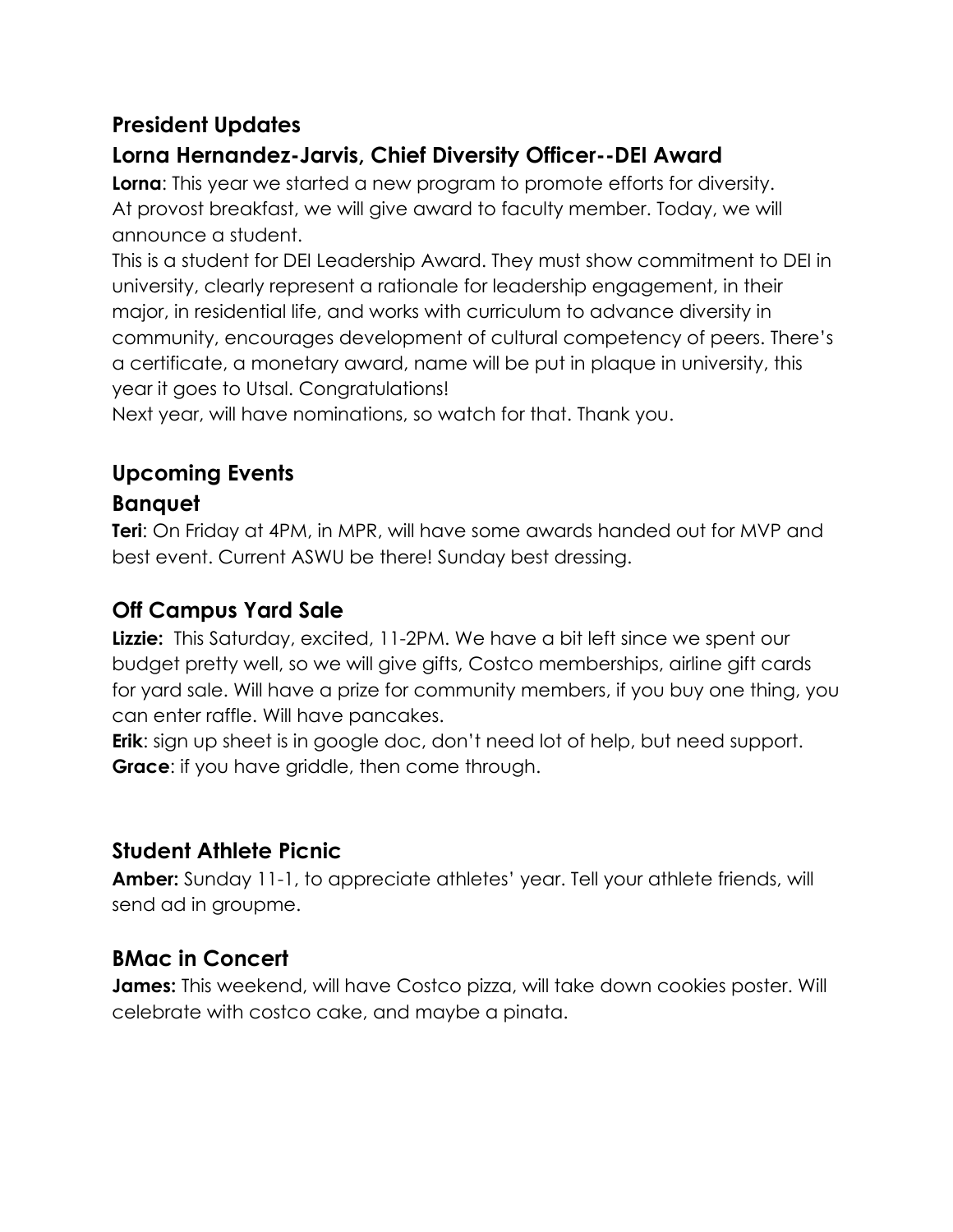#### **Student Reflection**

**Ethan:** May 18th, 7:00PM-8:30PM at Cowles Auditorium**.** Time for seniors to reflect time at WU, performances by seniors, some awards given out. Good conclusion.

#### **Constituency Reports**

#### **Arend**

**Lauren:** last night, we had birthday celebration for summer birthdays, got pizzas to use budget.

#### **Boppell**

**Sarah:** Great**.**

# **Oliver**

**Emily**: Chilling

#### **Mac**

**James:** BMac in concert.

#### **Ballard**

**Katie**: All good.

#### **BJ**

**Katie L**: No report.

#### **Warren**

**Jose:** Had Warren Peace this last week. Great performances. Emailed Erin about whiteboards, also did last week about location solution, haven't heard back, hopefully before finals week.

#### **Off Campus**

**Lizzy;** Yard Sale.

#### **Duvall**

**David:** All good, Duvall Drive In was excellent.